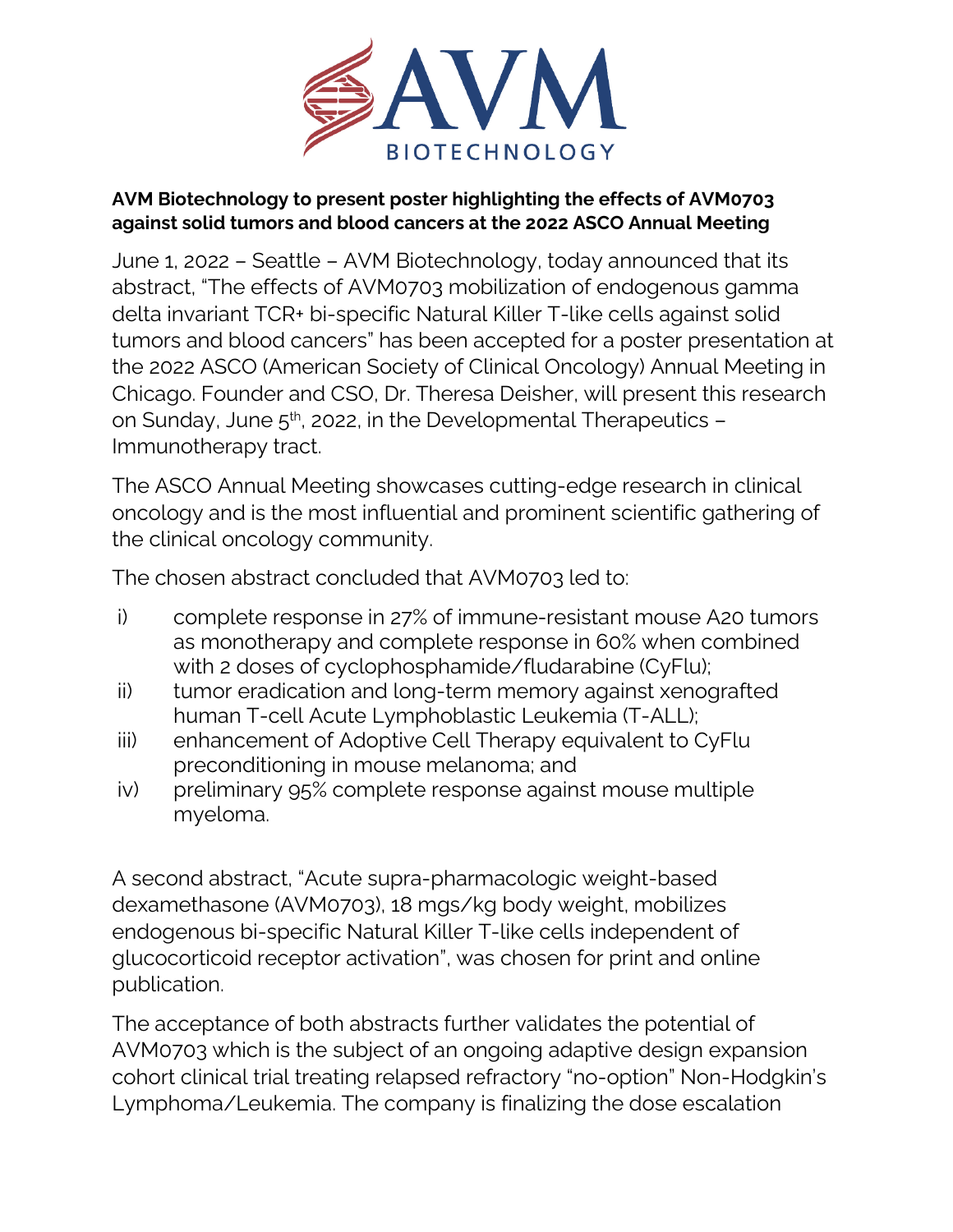portion of the trial with positive results including 80% of dosed patients experiencing clinical benefit/immune status improvement and 60% of patients achieving a durable response. Notably, a Peripheral T-cell Lymphoma (PTCL) patient has experienced a durable response with stable disease for 9 months, demonstrating enormous potential for peripheral Tcell lymphoma. The efficacy portion of the trial is anticipated to begin next month.

AVM0703 mobilizes endogenous bi-specific gamma delta TCR+ invariant TCR+ Natural Killer T-like cells resulting in cancer death within hours of administration. The small molecule offers key advantages in the crowded gamma delta field in that these cells are mobilized in vivo avoiding the manufacturing expense and risks of other cell therapies. AVM0703 may be offered as a monotherapy or in combination with chemotherapy or CAR-T and has indications in autoimmune diseases as well as cancer.

Links to the complete abstracts are as follows:

[The effects of AVM0703 mobilization of endogenous gamma delta](https://meetings.asco.org/abstracts-presentations/211199)  [invariant TCR+ bi-specific Natural Killer T-like cells against solid tumors](https://meetings.asco.org/abstracts-presentations/211199)  [and blood cancers](https://meetings.asco.org/abstracts-presentations/211199)

[Acute supra-pharmacologic weight-based dexamethasone \(AVM0703\), 18](https://meetings.asco.org/abstracts-presentations/212776)  [mgs/kg body weight, mobilizes endogenous bi-specific Natural Killer T](https://meetings.asco.org/abstracts-presentations/212776)[like cells independent of glucocorticoid receptor activation](https://meetings.asco.org/abstracts-presentations/212776)

For additional information, please contact Jena Dalpez [jdalpez@avmbiotech.com](mailto:jdalpez@avmbiotech.com) +1(206)906-9922 or visit [www.avmbiotech.com.](http://www.avmbiotech.com/)

This contains certain statements that constitute "forward-looking statements" within the meaning of the Private Securities Litigation Reform Act of 1995. These statements do not relate strictly to historical or current facts and they may be accompanied by words such as "could," "would," "may," "potentially," "suggest," "believes," "expects," "should," and similar words or expressions. These forward-looking statements reflect our current views as of the date this is published, and are subject to risks, uncertainties, assumptions, changes in circumstances, and other factors; drug development and commercialization are highly risky and early clinical results in animals or humans may not reflect the full results from later stage or larger scale clinical trials. These forward-looking statements are subject to risks and uncertainties that could cause our actual results, performance, and expectations to differ materially from those expressed or implied by these statements, including statements about: future and ongoing drug development and timing; the applications of drugs to specific diseases; the potential for ongoing preclinical or clinical trial results; FDA or other regulatory findings and approvals; potential market opportunities; and the occurrence of future events or circumstances. There are risks and uncertainties involving and not limited to our ability to progress in our research and development